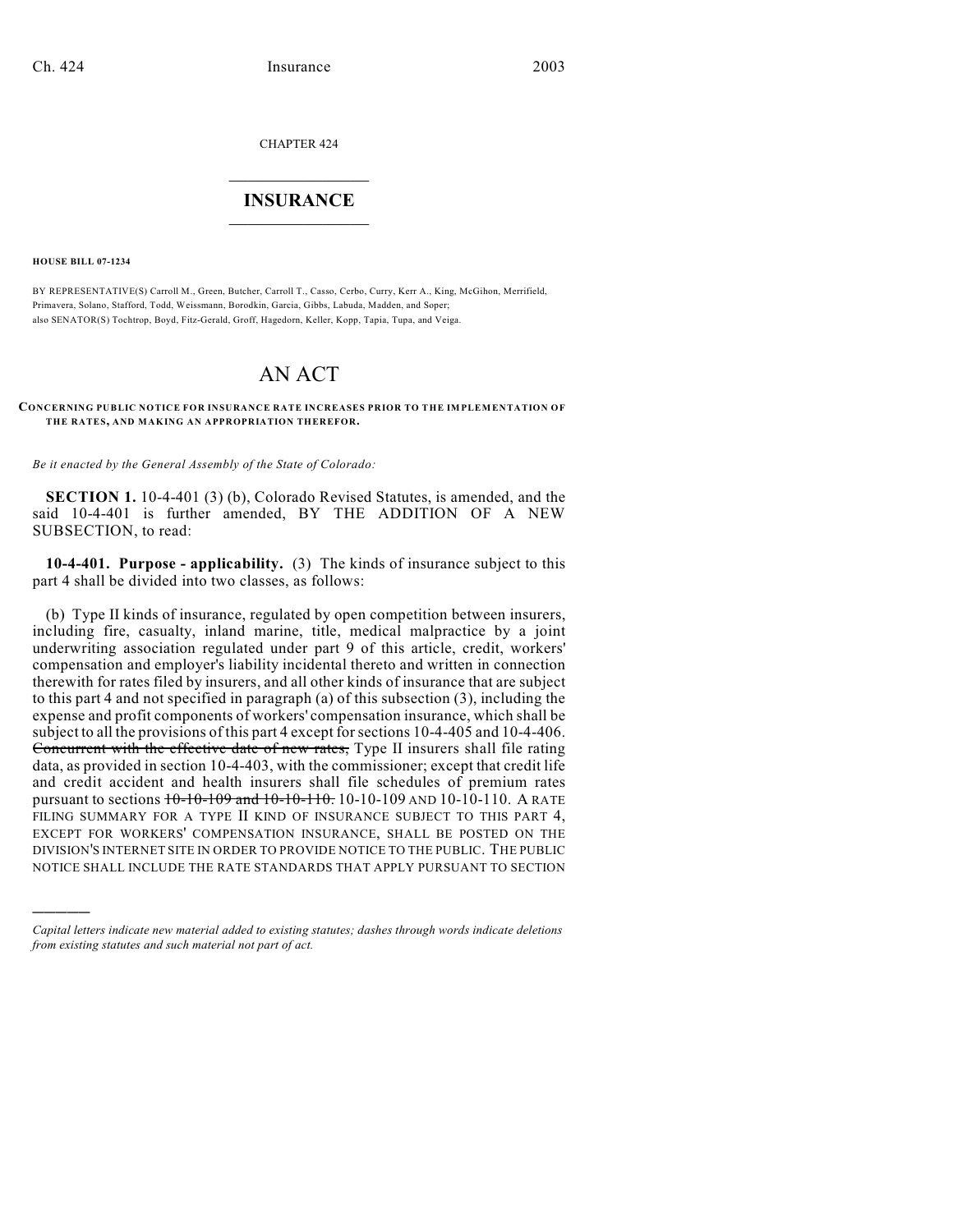2004 Insurance Ch. 424

10-4-403 (1). NOTHING IN THIS SECTION SHALL BE CONSTRUED TO LIMIT THE RIGHT OF THE PUBLIC TO INSPECT A RATE FILING AND ANY SUPPORTING INFORMATION PURSUANT TO PART 2 OF ARTICLE 72 OF TITLE 24, C.R.S., NOR TO IMPAIR THE COMMISSIONER'S ABILITY TO REVIEW RATES AND DETERMINE THAT THE RATES ARE NOT EXCESSIVE, INADEQUATE, OR UNFAIRLY DISCRIMINATORY.

(5) RATE FILINGS FOR INSURANCE SUBJECT TO THIS PART 4 SHALL BE FILED ELECTRONICALLY IN A FORMAT MADE AVAILABLE BY THE DIVISION, UNLESS EXEMPTED BY RULE FOR AN EMERGENCY SITUATION AS DETERMINED BY THE COMMISSIONER.

**SECTION 2.** 10-16-107 (1), (1.5) (c), and (3) (e) (I), Colorado Revised Statutes, are amended to read:

**10-16-107. Rate regulation - approval of policy forms - benefit certificates - evidences of coverage - loss ratio guarantees - disclosures on treatment of intractable pain.** (1) Rates for any sickness, accident, or health insurance policy, contract, certificate, or other evidence of coverage issued or delivered to any policyholder, enrollee, subscriber, or member in Colorado, by an insurer subject to the provisions of part 2 of this article or an entity subject to the provisions of part 3 or 4 of this article shall not be excessive, inadequate, or unfairly discriminatory. To assure compliance with the requirements of this section that rates are not excessive in relation to benefits, the commissioner shall promulgate rules and regulations to require rate filings and, as part thereof, may require the submission of adequate documentation and supporting information including actuarial opinions or certifications and set loss ratios for loss ratio guarantees. RATE FILINGS FOR INSURANCE REGULATED UNDER PARTS 1 TO 4 OF THIS ARTICLE SHALL BE FILED ELECTRONICALLY IN A FORMAT MADE AVAILABLE BY THE DIVISION, UNLESS EXEMPTED BY RULE FOR AN EMERGENCY SITUATION AS DETERMINED BY THE COMMISSIONER. A RATE FILING SUMMARY FOR INSURANCE REGULATED UNDER PARTS 1 TO 4 OF THIS ARTICLE SHALL BE POSTED ON THE DIVISION'S INTERNET SITE IN ORDER TO PROVIDE NOTICE TO THE PUBLIC. NOTHING IN THIS SECTION SHALL BE CONSTRUED TO LIMIT THE RIGHT OF THE PUBLIC TO INSPECT A RATE FILING AND ANY SUPPORTING INFORMATION PURSUANT TO PART 2 OF ARTICLE 72 OF TITLE 24,C.R.S., NOR TO IMPAIR THE COMMISSIONER'S ABILITY TO REVIEW RATES AND DETERMINE THAT THE RATES ARE NOT EXCESSIVE, INADEQUATE, OR UNFAIRLY DISCRIMINATORY.

(1.5) Rates for an individual sickness, accident, or health insurance policy, contract, certificate, or other evidence of coverage issued or delivered to any policyholder, enrollee, subscriber, or member in Colorado by an insurer subject to the provisions of part 2 of this article or an entity subject to the provisions of part 3 or 4 of this article shall not be excessive, inadequate, or unfairly discriminatory to assure compliance with the requirements of this section that rates are not excessive in relation to benefits. Rates on a particular individual policy form, contract, or other evidence of coverage issued or delivered to any policyholder, subscriber, or member in Colorado subject to the provisions of parts 1 to 4 of this article will not be considered excessive in relation to benefits upon filing with the commissioner if the health care coverage entity has filed with the commissioner a loss ratio guarantee which meets the requirements of this subsection (1.5) and loss ratio standards conforming with generally accepted actuarial principles and standards and regulations adopted by the commissioner of insurance. In